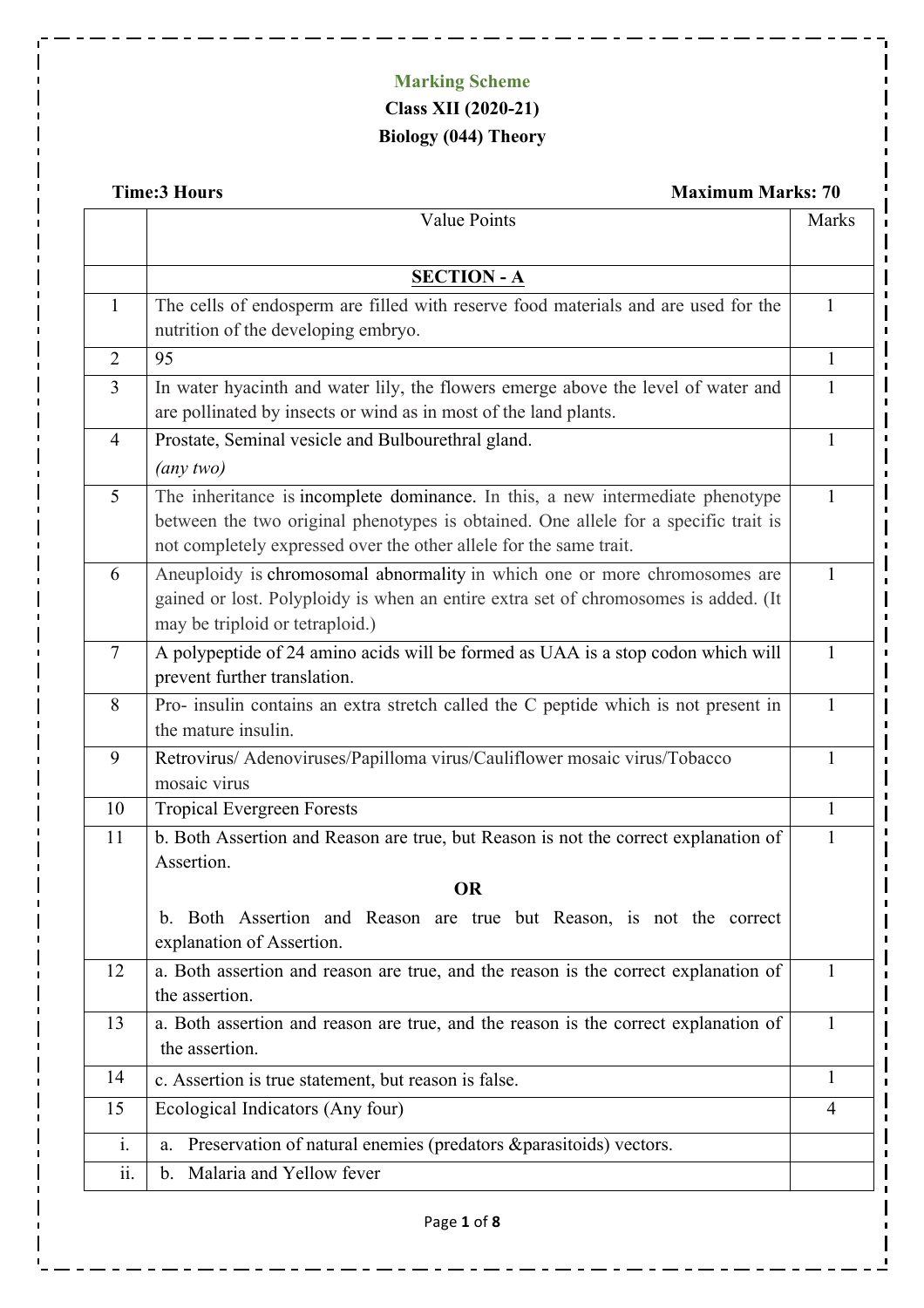| iii.                                     | c. They help to decrease the probability of diseases spread by mosquitoes,<br>horseflies and deer flies.                                                                                                                                                                                                                                                       |                |
|------------------------------------------|----------------------------------------------------------------------------------------------------------------------------------------------------------------------------------------------------------------------------------------------------------------------------------------------------------------------------------------------------------------|----------------|
| iv.                                      | c. Nymph and Adult                                                                                                                                                                                                                                                                                                                                             |                |
| V.                                       | c. Assertion is true statement, but reason is false.                                                                                                                                                                                                                                                                                                           |                |
| 16                                       | Sickle cell anaemia (Any four)                                                                                                                                                                                                                                                                                                                                 | $\overline{4}$ |
| i.                                       | c. autosomal recessive                                                                                                                                                                                                                                                                                                                                         |                |
| $\overline{\ddot{\mathbf{i}}\mathbf{i}}$ | a. 25 % risk                                                                                                                                                                                                                                                                                                                                                   |                |
| iii.                                     | b. 50 % risk                                                                                                                                                                                                                                                                                                                                                   |                |
| iv.                                      | b. 50 % risk, 50% risk                                                                                                                                                                                                                                                                                                                                         |                |
| V.                                       | d. I and III are true                                                                                                                                                                                                                                                                                                                                          |                |
|                                          | <b>SECTION - B</b>                                                                                                                                                                                                                                                                                                                                             |                |
| 17                                       | The composition of oral pills comprises: Either progestogens alone or progestogen<br>- estrogen combination<br>Saheli is a Non-steroidal preparation. It inhibits ovulation and implantation. It also                                                                                                                                                          | $\overline{2}$ |
|                                          | alters the quality of cervical mucus to prevent/ retard the entry of sperms.                                                                                                                                                                                                                                                                                   |                |
| 18                                       | Disorder-Down's Syndrome                                                                                                                                                                                                                                                                                                                                       | $\overline{2}$ |
|                                          | Symptoms: The affected individual is short statured with small round head; has<br>furrowed tongue; partially open mouth; Palm is broad with characteristic palm<br>crease; Physical, psychomotor and mental development is retarded                                                                                                                            |                |
|                                          | (any three symptoms)                                                                                                                                                                                                                                                                                                                                           |                |
| 19                                       | The fungal symbiontin in mycorrhizal associations with plants:                                                                                                                                                                                                                                                                                                 | $\overline{2}$ |
|                                          | absorbs phosphorus from soil and passes it to the plant.<br>$\mathbf{i}$ .                                                                                                                                                                                                                                                                                     |                |
|                                          | provides resistance to root-borne pathogens,<br>$\overline{\mathbf{11}}$ .                                                                                                                                                                                                                                                                                     |                |
|                                          | iii. enhances tolerance to salinity and drought,                                                                                                                                                                                                                                                                                                               |                |
|                                          | iv. induces an overall increase in plant growth and development.                                                                                                                                                                                                                                                                                               |                |
| 20                                       | The Recombinant DNA can be forced into the bacterial cell treated with divalent<br>cations and incubating it with recombinant DNA on ice. This is to be followed by<br>placing it briefly at $42^{\circ}$ C (heat shock), and then putting it back on ice. This process<br>would enable the bacteria to take up the recombinant DNA.                           | $\overline{2}$ |
|                                          | <b>OR</b>                                                                                                                                                                                                                                                                                                                                                      |                |
|                                          | Bioreactors are vessels in which raw materials are biologically converted into<br>specific products such as enzymes using microbial, plant, animal or human cells. A<br>bioreactor provides the optimal conditions for achieving the desired product by<br>providing optimum growth conditions like temperature, pH, substrate, salts,<br>vitamins and oxygen. |                |
| 21                                       | The extraction of DNA from Rhizopus in its purest form can be done by treating the                                                                                                                                                                                                                                                                             | $\overline{2}$ |
|                                          | fungal cells with enzymes such as Chitinase which will dissolve the cell wall. The<br>RNA can be removed by treatment with ribonuclease whereas proteins can be                                                                                                                                                                                                |                |
|                                          |                                                                                                                                                                                                                                                                                                                                                                |                |
|                                          | removed by treatment with protease. Other molecules can be removed by                                                                                                                                                                                                                                                                                          |                |
| 22                                       | appropriate treatments thereby purifying DNA.<br>Restriction enzymes cut the strand of DNA a little away from the centre of the                                                                                                                                                                                                                                | $\overline{2}$ |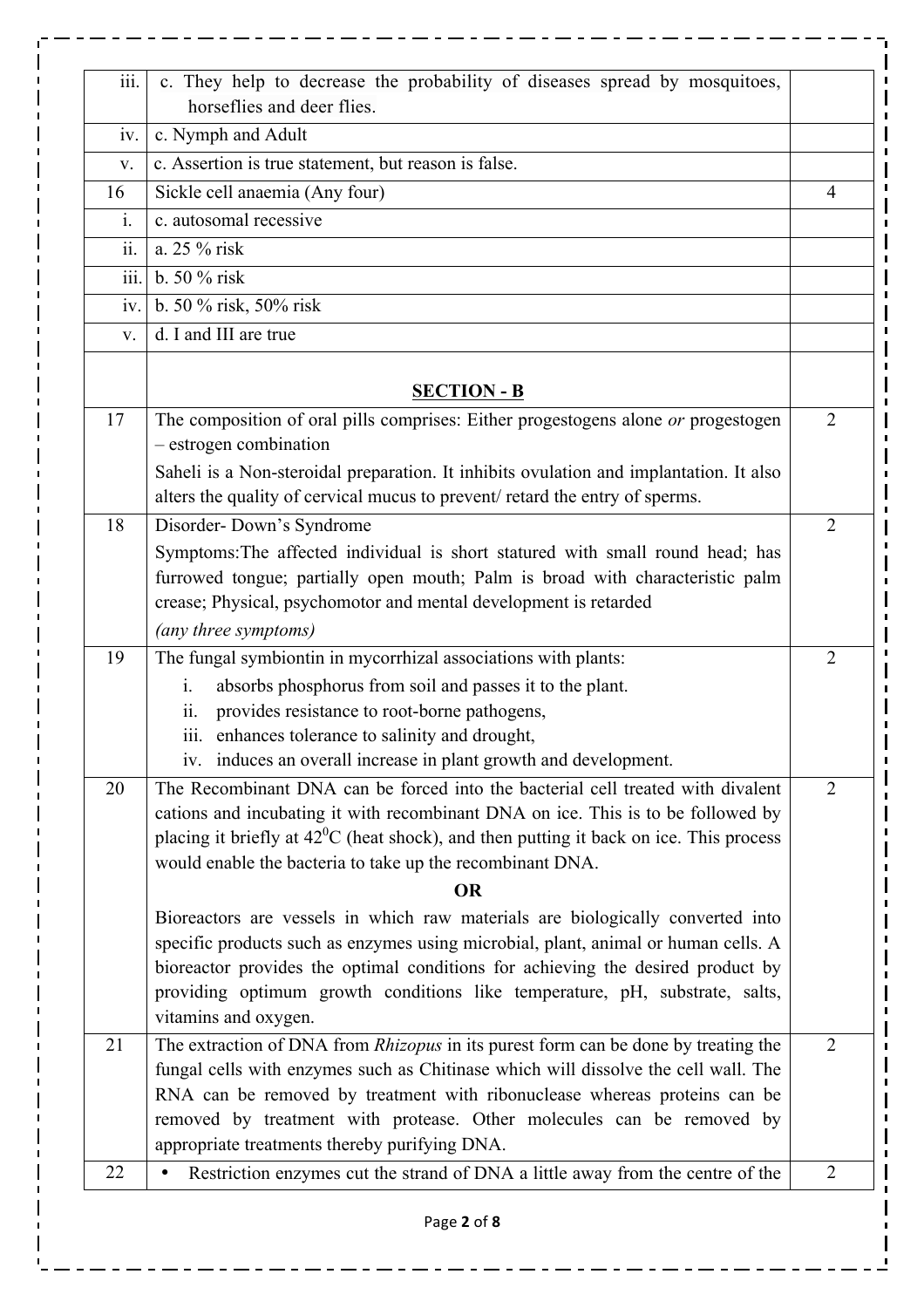|    | palindrome sites, but between the same two bases on the opposite strands. This<br>leaves single stranded portions at the ends. These overhanging stretches on<br>each strand are called sticky ends.<br>They form hydrogen bonds with their complimentary counterparts and<br>$\bullet$<br>facilitate the action of DNA ligase enzyme.<br><b>OR</b><br>A single stranded DNA or RNA is tagged with a radioactive molecule (probe)<br>$\bullet$                                                                                                                                                                                                                                                                                             |                |
|----|--------------------------------------------------------------------------------------------------------------------------------------------------------------------------------------------------------------------------------------------------------------------------------------------------------------------------------------------------------------------------------------------------------------------------------------------------------------------------------------------------------------------------------------------------------------------------------------------------------------------------------------------------------------------------------------------------------------------------------------------|----------------|
|    | It is allowed to hybridize to its complementary DNA in a clone of cells<br>$\bullet$<br>followed by detection using autoradiography.<br>The clone having the mutated gene will hence not appear on the photographic<br>$\bullet$<br>film,                                                                                                                                                                                                                                                                                                                                                                                                                                                                                                  |                |
|    | because the probe will not have complementarity with the mutated gene.<br>$\bullet$<br>Hence, cancer induced mutation can be detected.                                                                                                                                                                                                                                                                                                                                                                                                                                                                                                                                                                                                     |                |
| 23 | Advanced techniques are being used now for ex situ conservation. Gametes of<br>$\bullet$<br>threatened species can be preserved in viable and fertile condition for long<br>periods using cryopreservation techniques. Eggs can, thus, be fertilized invitro.<br>In plants, the explants can be propagated using tissue culture methods and can<br>$\bullet$<br>be kept for long periods in seed banks.                                                                                                                                                                                                                                                                                                                                    | $\overline{2}$ |
| 24 | Interference competition is the feeding efficiency of one species which might be<br>reduced due to the interfering and inhibitory presence of the other species, even if<br>resources (food and space) are abundant. Examples that support competitive<br>exclusion occurring in nature are:<br>The Abingdon tortoise became extinct within a decade after goats were<br>$\bullet$<br>introduced on the island, apparently due to the greater browsing efficiency of<br>the goats.<br>The larger and competitively superior barnacle <i>Balanus</i> dominates the<br>intertidal area and excludes the smaller barnacle <i>Chathamalus</i> from that zone.<br>(any 1 example)                                                               | $\overline{2}$ |
| 25 | Some possible reasons are:<br>Speciation is generally a function of time, unlike temperate regions subjected<br>to frequent glaciations in the past, tropical latitudes have remained relatively<br>undisturbed for millions of years and thus, had a long evolutionary time for<br>species diversification.<br>Tropical environments, unlike temperate ones, are less seasonal, relatively<br>more constant and predictable. Such constant environments promote niche<br>specialisation and lead to a greater species diversity.<br>There is more solar energy available in the tropics, which contributes to<br>$\bullet$<br>higher productivity; this in turn might contribute indirectly to greater<br>diversity.<br>(Any two reasons) | $\overline{2}$ |
|    | <b>SECTION - C</b>                                                                                                                                                                                                                                                                                                                                                                                                                                                                                                                                                                                                                                                                                                                         |                |
|    | The signals for parturition originate from the fully developed foetus and the                                                                                                                                                                                                                                                                                                                                                                                                                                                                                                                                                                                                                                                              | 3              |

 $- - - - -$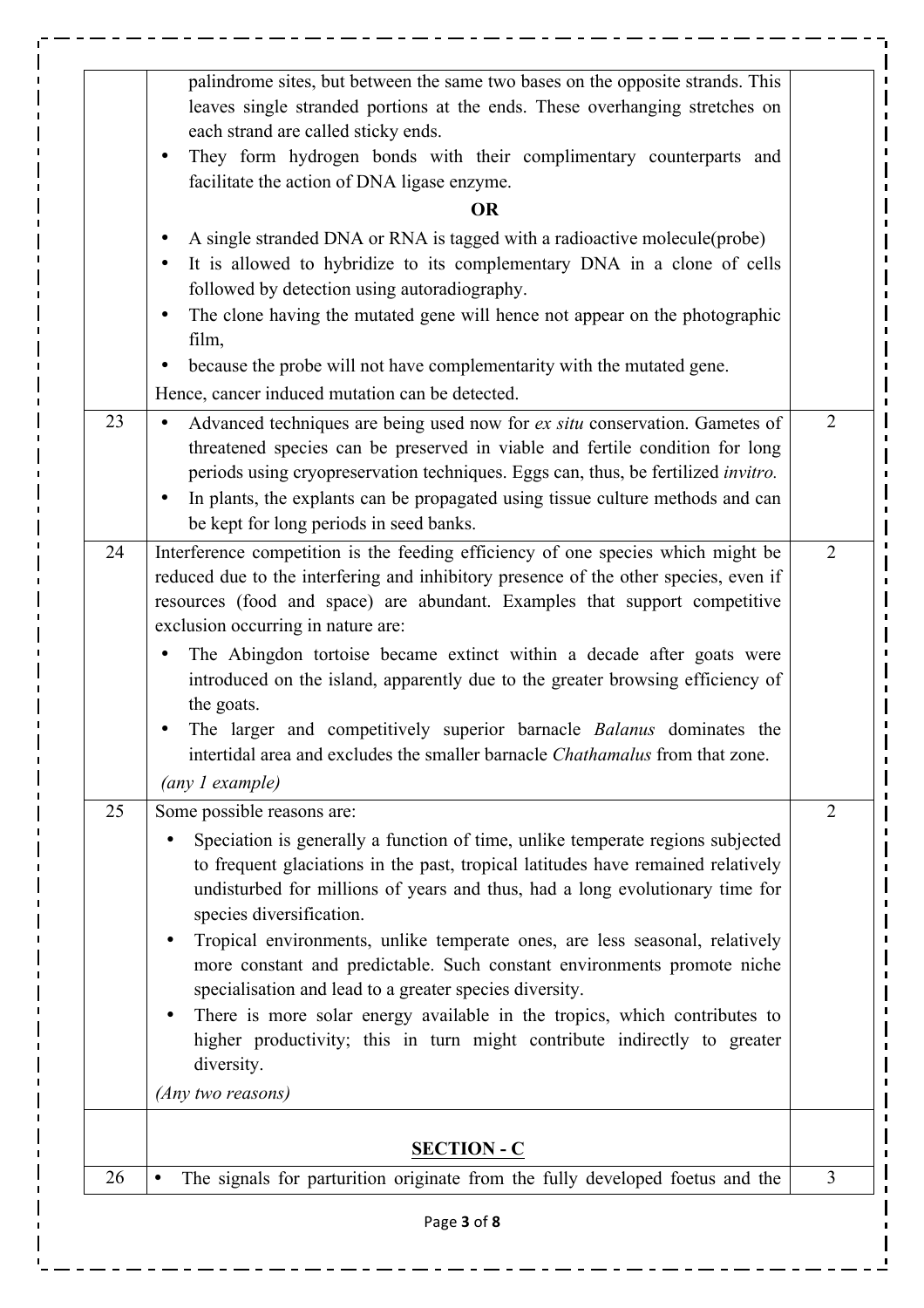| placenta which induce mild uterine contractions called foetal ejection reflex.                                                                                                                                                                                                                                                                                                     |                |
|------------------------------------------------------------------------------------------------------------------------------------------------------------------------------------------------------------------------------------------------------------------------------------------------------------------------------------------------------------------------------------|----------------|
| This triggers the release of oxytocin from the maternal pituitary.<br>$\bullet$                                                                                                                                                                                                                                                                                                    |                |
| Oxytocin acts on the uterine muscle and causes stronger uterine contractions,<br>٠                                                                                                                                                                                                                                                                                                 |                |
| which in turn stimulates further secretion of oxytocin.                                                                                                                                                                                                                                                                                                                            |                |
| The stimulatory reflex between the uterine contraction and oxytocin secretion<br>$\bullet$                                                                                                                                                                                                                                                                                         |                |
| continues resulting in stronger and stronger contractions.                                                                                                                                                                                                                                                                                                                         |                |
| Parturition is induced by a complex neuroendocrine mechanism involving<br>$\bullet$                                                                                                                                                                                                                                                                                                |                |
| cortisol, oestrogens and oxytocin.                                                                                                                                                                                                                                                                                                                                                 |                |
| This leads to expulsion of the baby out of the uterus through the birth canal –<br>$\bullet$                                                                                                                                                                                                                                                                                       |                |
| parturition.                                                                                                                                                                                                                                                                                                                                                                       |                |
| 27<br>Homozygous<br>Homozygous<br>recessive<br>recessive<br>Diagrammatic representation of a test cross<br>(1)                                                                                                                                                                                                                                                                     | 3              |
| W٧<br>W w<br>(1)<br>Dominant Phenotype<br>(Genotype unknown)<br>All flowers are violet<br>Half of the flowers are violet and<br>$(0.5)$ Result                                                                                                                                                                                                                                     |                |
| half of the flowers are white.<br>Unknown flower                                                                                                                                                                                                                                                                                                                                   |                |
| (0.5) Interpretation<br>Unknown flower is heterozygous<br>is homozygous dominant                                                                                                                                                                                                                                                                                                   |                |
| 28<br>Flocs are masses of semi - decayed organic matter along with decomposer<br>microbes which are surrounded by slime. They separate the organic matter from<br>waste water.<br>Flocs settle down in secondary tanks and take part in the formation of sludge.<br>They can be used as inoculum in biological treatment of waste water as well as<br>source of biogas and manure. | $\overline{3}$ |
| 29<br>Strategy based on the process of RNA interference (RNAi) - as a method of<br>$\bullet$                                                                                                                                                                                                                                                                                       | $\overline{3}$ |
| cellular defence can be used.                                                                                                                                                                                                                                                                                                                                                      |                |
| This method involves silencing of a specific mRNA due to a complementary<br>٠                                                                                                                                                                                                                                                                                                      |                |
| dsRNA molecule that binds to and prevents translation of the mRNA                                                                                                                                                                                                                                                                                                                  |                |
| (silencing).                                                                                                                                                                                                                                                                                                                                                                       |                |
| The source of this complementary RNA can be from an infection by viruses<br>$\bullet$                                                                                                                                                                                                                                                                                              |                |
| having RNA genomes or mobile genetic elements (transposons) that replicate                                                                                                                                                                                                                                                                                                         |                |
| via an RNA intermediate.                                                                                                                                                                                                                                                                                                                                                           |                |
| Using Agrobacterium vectors, nematode-specific genes are introduced into the<br>$\bullet$                                                                                                                                                                                                                                                                                          |                |
| host plant. The introduction of DNA produces both sense and anti-sense RNA<br>in the host cells.                                                                                                                                                                                                                                                                                   |                |
| Two RNA's being complementary to each other form a double stranded<br>٠<br>(dsRNA) that initiateRNAi and thus, silence the specific mRNA of the<br>nematode.                                                                                                                                                                                                                       |                |
| As a consequence, the parasite cannot survive in a transgenic host expressing<br>$\bullet$                                                                                                                                                                                                                                                                                         |                |
| Page 4 of 8                                                                                                                                                                                                                                                                                                                                                                        |                |

 $- - - - - -$ 

 $\frac{1}{2}$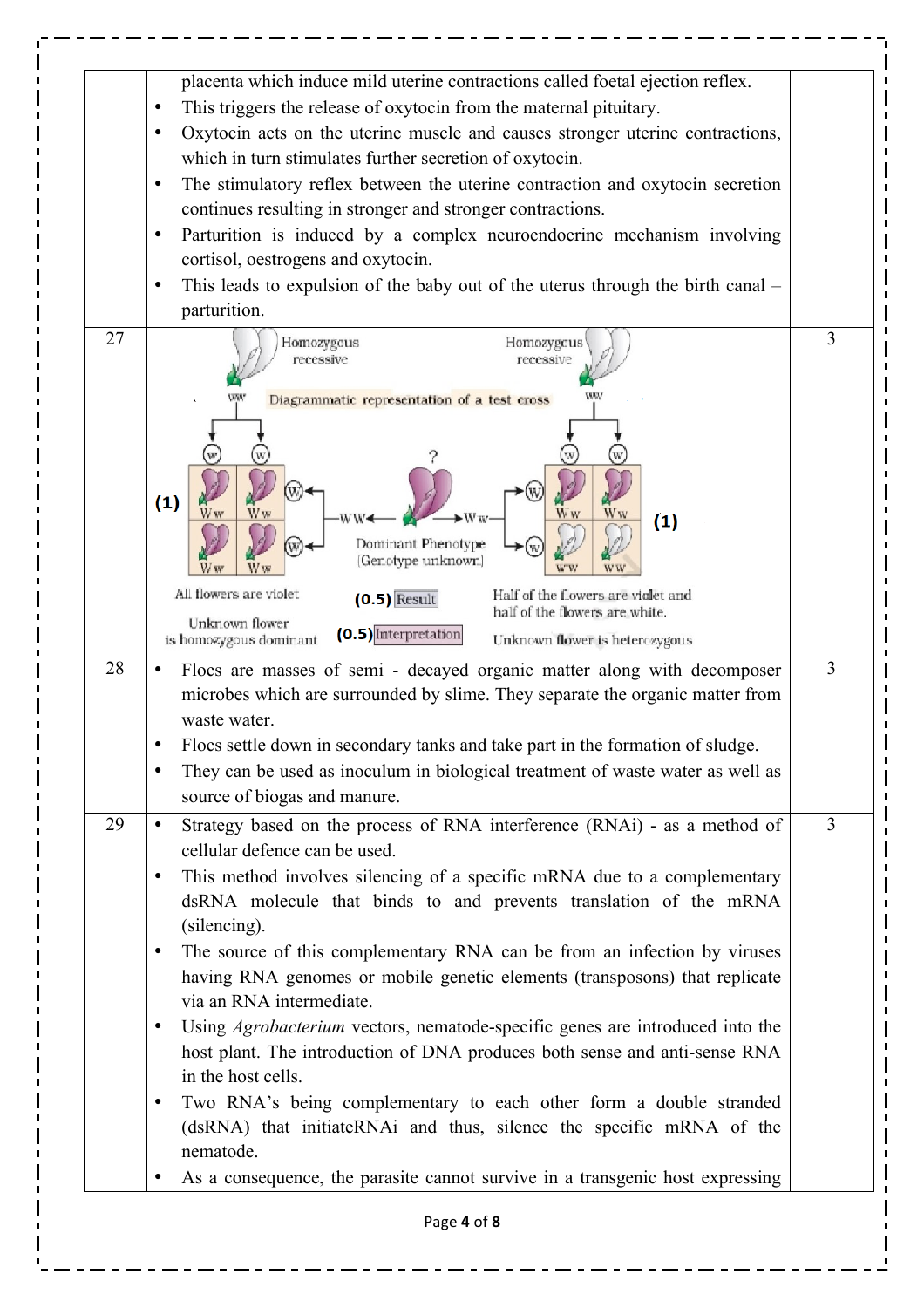|    | parasite.                                                                                                                                                                                                                                                                                                                                                                                                                                                                                                                                                                                                                                                                        |              |
|----|----------------------------------------------------------------------------------------------------------------------------------------------------------------------------------------------------------------------------------------------------------------------------------------------------------------------------------------------------------------------------------------------------------------------------------------------------------------------------------------------------------------------------------------------------------------------------------------------------------------------------------------------------------------------------------|--------------|
| 30 | L: Conformers,                                                                                                                                                                                                                                                                                                                                                                                                                                                                                                                                                                                                                                                                   | 3            |
|    | M: Regulators                                                                                                                                                                                                                                                                                                                                                                                                                                                                                                                                                                                                                                                                    |              |
|    | i. To regulate the body temperature - M/Regulators                                                                                                                                                                                                                                                                                                                                                                                                                                                                                                                                                                                                                               |              |
|    | ii. To keep their body temperature constant by behavioural response for coping<br>with variations in environment-L/Conformers<br><b>OR</b>                                                                                                                                                                                                                                                                                                                                                                                                                                                                                                                                       |              |
|    | Since small animals have a larger surface area relative to their volume, they<br>a.<br>tend to lose body heat very fast when it is cold outside; then they have to<br>expend much energy to generate body heat through metabolism. This is the<br>main reason why very small animals are rarely found in polar regions.<br>Mammals from colder climates generally have shorter ears and limbs to<br>$b_{\cdot}$<br>minimise heat loss. (This is called the <i>Allen's Rule</i> .)<br>c. This is because in the low atmospheric pressure of high altitudes, the body does<br>not get enough oxygen. But gradually we get acclimatised and stop<br>experiencing altitude sickness. |              |
|    | <b>SECTION - D</b>                                                                                                                                                                                                                                                                                                                                                                                                                                                                                                                                                                                                                                                               |              |
| 31 | X- Estrogen secreted by growing follicles;<br>a.                                                                                                                                                                                                                                                                                                                                                                                                                                                                                                                                                                                                                                 | $\mathbf{1}$ |
|    | Y - Progesterone secreted by corpus luteum<br>b. Uterine events that take place according to the ovarian hormone levels $X$ and $Y$<br>$on -$                                                                                                                                                                                                                                                                                                                                                                                                                                                                                                                                    | $\mathbf{1}$ |
|    | i. $6 - 15$ days: Endometrium of the uterus regenerates by proliferation under the<br>influence of estrogen.                                                                                                                                                                                                                                                                                                                                                                                                                                                                                                                                                                     | $\mathbf{1}$ |
|    | ii. $16 - 25$ days: Under the influence of Progesterone the endometrium of the<br>uterus is maintained for implantation of fertilised ovum and other events of<br>pregnancy.                                                                                                                                                                                                                                                                                                                                                                                                                                                                                                     | $\mathbf{1}$ |
|    | iii. $26 - 28$ days (when ovum is not fertilized): in the absence of fertilisation,<br>corpus luteumdegenerates which causes disintegration of endometrium leading<br>to menstruation, marking a new cycle.                                                                                                                                                                                                                                                                                                                                                                                                                                                                      | $\mathbf{1}$ |
|    | <b>OR</b>                                                                                                                                                                                                                                                                                                                                                                                                                                                                                                                                                                                                                                                                        |              |
|    | (a) Part labeled A -Placenta. It acts as an endocrine tissue as it produces several<br>hormones like human chorionic gonadotropin (hCG), human placental lactogen<br>(hPL), estrogens, progestogens, etc. It is also called the <i>functional junction</i> because<br>it facilitates the supply of oxygen and nutrients to the embryo and removes carbon<br>dioxide and excretory/waste materials produced by the embryo.                                                                                                                                                                                                                                                        | 3            |
|    | (b) The placenta is connected to the embryo through an umbilical cord which helps<br>in the transport of substances to and from the embryo.                                                                                                                                                                                                                                                                                                                                                                                                                                                                                                                                      | $\mathbf{1}$ |
|    | (c) Amniotic fluid; a foetal sex determination test is based on the chromosomal<br>pattern of the cells in the amniotic fluid surrounding the developing embryo.                                                                                                                                                                                                                                                                                                                                                                                                                                                                                                                 | $\mathbf{1}$ |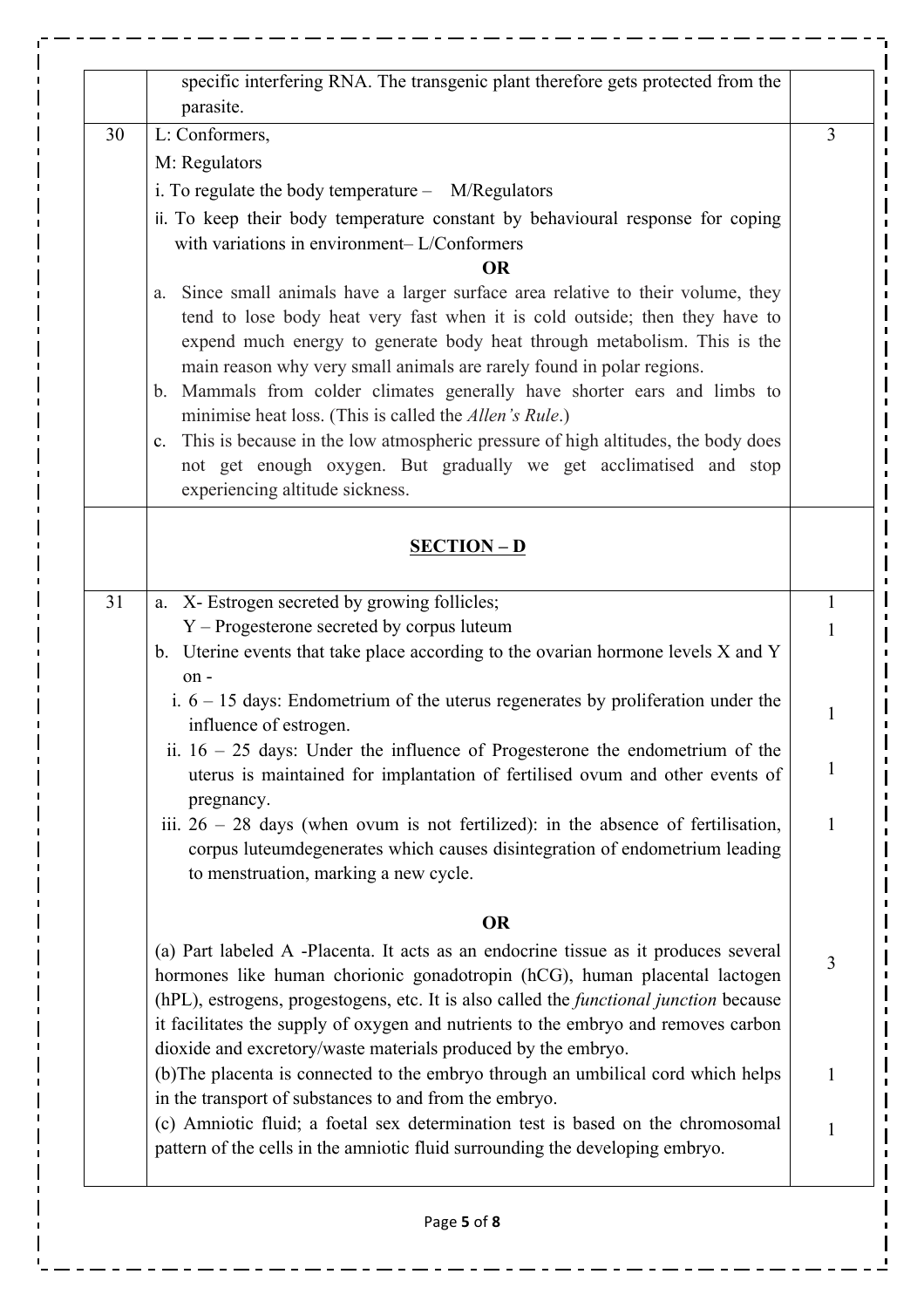| 32 | Evaluation of DNA and RNA on the basis of the properties of the genetic material:<br>1. It should be able to generate its replica (Replication): As per the rule of base<br>pairing and complementarity, both the nucleic acids (DNA and RNA) have the<br>ability to direct their duplications.<br>The genetic material should be chemically and structurally stable enough not to<br>2.<br>change with different stages of life cycle, age or with change in physiology of<br>the organism.<br>Presence of 2'-OH group and uracil make RNA more reactive and structurally<br>less stable than DNA. Therefore, DNA is a better genetic material than RNA.<br>3. It should provide the scope for slow changes (mutation) that are required for<br>evolution: Both DNA and RNA are able to mutate. In fact, RNA being<br>unstable, mutates at a faster rate. Consequently, viruses having RNA genome<br>and having shorter life span mutate and evolve faster.<br>4. It should be able to express itself in the form of 'Mendelian Characters': RNA<br>can directly code for the synthesis of proteins, hence can easily express the<br>characters. DNA, however, is dependent on RNA for synthesis of proteins. The<br>protein synthesising machinery has evolved around RNA.<br>5. The above discussion indicates that both RNA and DNA can function as<br>genetic material, but DNA being more stable is preferred for storage of genetic |
|----|--------------------------------------------------------------------------------------------------------------------------------------------------------------------------------------------------------------------------------------------------------------------------------------------------------------------------------------------------------------------------------------------------------------------------------------------------------------------------------------------------------------------------------------------------------------------------------------------------------------------------------------------------------------------------------------------------------------------------------------------------------------------------------------------------------------------------------------------------------------------------------------------------------------------------------------------------------------------------------------------------------------------------------------------------------------------------------------------------------------------------------------------------------------------------------------------------------------------------------------------------------------------------------------------------------------------------------------------------------------------------------------------------------------------------------------------|
|    | information<br><b>OR</b><br>Mechanism of Replication of DNA suggested by Watson and Crick<br>The two strands of DNA would separate and act as a template for the synthesis<br>of new complementary strands. After the completion of replication, each DNA<br>molecule would have one parental and one newly synthesised strand. This<br>scheme was termed as semiconservative replication of DNA.<br>In living cells, such as $E.$ coli, the process of replication requires a set of                                                                                                                                                                                                                                                                                                                                                                                                                                                                                                                                                                                                                                                                                                                                                                                                                                                                                                                                                      |
|    | catalysts (enzymes). The main enzyme is referred to as DNA-dependent DNA<br>polymerase, since it uses a DNA template to catalyse the polymerisation of<br>deoxynucleotides.<br>Furthermore, energetically replication is a very expensive<br>process.<br>$\bullet$<br>Deoxyribonucleoside triphosphates serve dual purposes. In addition to acting<br>as substrates, they provide energy for polymerisation reaction.<br>For long DNA molecules, since the two strands of DNA cannot be separated in<br>$\bullet$<br>its entire length (due to very high energyrequirement), the replication occurs<br>within a small opening of the DNA helix, referred to as replication fork.<br>The DNA-dependent DNA polymerases catalyse polymerisation only in one<br>$\bullet$                                                                                                                                                                                                                                                                                                                                                                                                                                                                                                                                                                                                                                                                     |
|    | direction, that is $5' \rightarrow 3'$ .<br>Consequently, on one strand (the template with polarity $3' \rightarrow 5'$ ), the<br>٠<br>replication is continuous, while on the other (the template with polarity<br>$5' \rightarrow 3'$ , it is discontinuous. The discontinuously synthesised fragments are<br>later joined by the enzyme DNA ligase.                                                                                                                                                                                                                                                                                                                                                                                                                                                                                                                                                                                                                                                                                                                                                                                                                                                                                                                                                                                                                                                                                     |

 $\blacksquare$  $\frac{1}{1}$ 

 $\frac{1}{1}$  $\mathbf{l}$ a pr

 $\begin{array}{c} \hline \end{array}$  $\mathbf{l}$  $\overline{\phantom{a}}$  $\mathbf l$  $\overline{\phantom{a}}$  $\mathbf l$  $\blacksquare$  $\mathbf l$  $\blacksquare$ 

 $\blacksquare$ 

**I**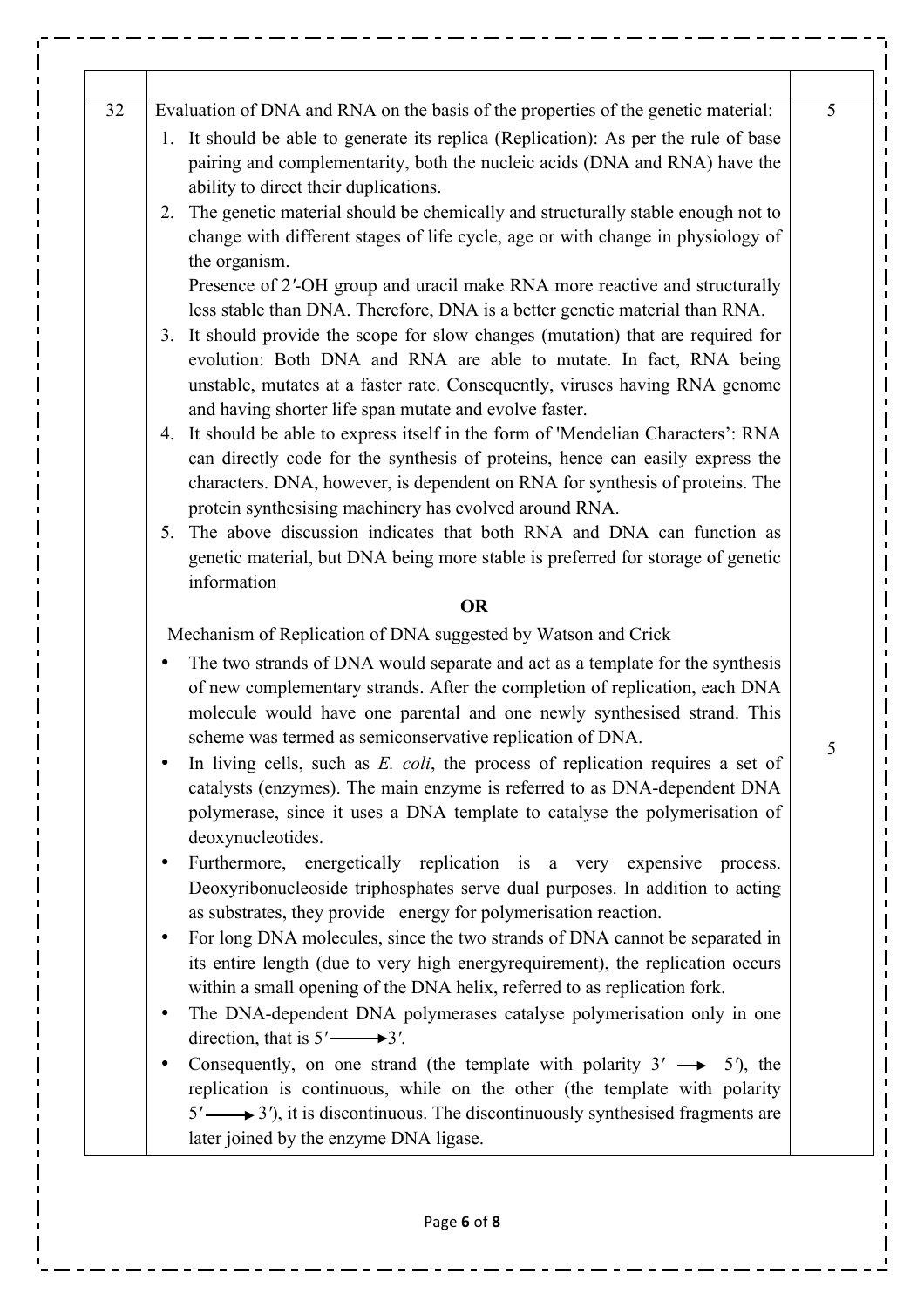| Template DNA<br>parental strands)<br>31<br>Continuous<br>Discontinuous<br>synthesis<br>synthesis<br>Newly synthesised<br>strands                                                                                                                                                                                                                                                                                                                                                                                                                                                                                                                                                                                                                                                                                                                                                                                                                                                                                                                                                                                                                                                                                                                                                  |   |
|-----------------------------------------------------------------------------------------------------------------------------------------------------------------------------------------------------------------------------------------------------------------------------------------------------------------------------------------------------------------------------------------------------------------------------------------------------------------------------------------------------------------------------------------------------------------------------------------------------------------------------------------------------------------------------------------------------------------------------------------------------------------------------------------------------------------------------------------------------------------------------------------------------------------------------------------------------------------------------------------------------------------------------------------------------------------------------------------------------------------------------------------------------------------------------------------------------------------------------------------------------------------------------------|---|
| Figure: replication Fork<br>The DNA polymerases on their own cannot initiate the process of replication.<br>There is a definite region in E. coli DNA where the replicationoriginates, such<br>regions are termed as origin of replication.<br>In eukaryotes, the replication of DNA takes place at S-phase of the cell- cycle.<br>The replication of DNA and cell - division cycle should be highly coordinated.<br>A failure in cell division after DNA replication results into polyploidy.                                                                                                                                                                                                                                                                                                                                                                                                                                                                                                                                                                                                                                                                                                                                                                                    |   |
| Disease: Cancer<br>33<br>Probable Causes:<br>Physical/ Environmental- Exposure to $X - rays/$ gamma rays/ UV rays;<br>Chemicals/Nicotine in tobacco/ other carcinogens<br>Biological- Viral oncogenes/ Mutations<br>Detection and diagnosis:<br>1. Cancer detection is based on biopsy and histopathological studies of the tissue;<br>blood and bone marrow tests for increased cell counts in the case of leukemias.<br>In biopsy, a piece of the suspected tissue cut into thin sections is stained and<br>examined under microscope (histopathological studies) by a pathologist.<br>2. Techniques like radiography (use of X-rays), CT (computed tomography) and<br>MRI (magnetic resonance imaging) are very useful to detect cancers of the<br>internal organs. Computed tomography uses X-rays to generate a three-<br>dimensional image of the internals of an object. MRI uses strong magnetic<br>fields and non-ionising radiations to accurately detect pathological and<br>physiological changes in the living tissue.<br>3. Antibodies against cancer-specific antigens are also used for detection of<br>certain cancers.<br>4. Techniques of molecular biology can be applied to detect genes in individuals<br>with inherited susceptibility to certain cancers. | 5 |
| (any three methods)<br><b>OR</b><br>Disease: AIDS (Acquired ImmunoDefeciency Syndrome)                                                                                                                                                                                                                                                                                                                                                                                                                                                                                                                                                                                                                                                                                                                                                                                                                                                                                                                                                                                                                                                                                                                                                                                            | 1 |
| Pathogen: Human Immuno deficiency virus (HIV).<br>Reason:<br>Due to decrease in the number of helper T lymphocytes, the person starts suffering<br>from infections that could have been otherwise overcome such as those due to                                                                                                                                                                                                                                                                                                                                                                                                                                                                                                                                                                                                                                                                                                                                                                                                                                                                                                                                                                                                                                                   | 1 |

 $\overline{a}$ 

 $\overline{a}$ 

 $\frac{1}{2}$ 

 $\frac{1}{2}$ 

 $\frac{1}{2}$ 

 $- - -$ 

 $\sim$  .